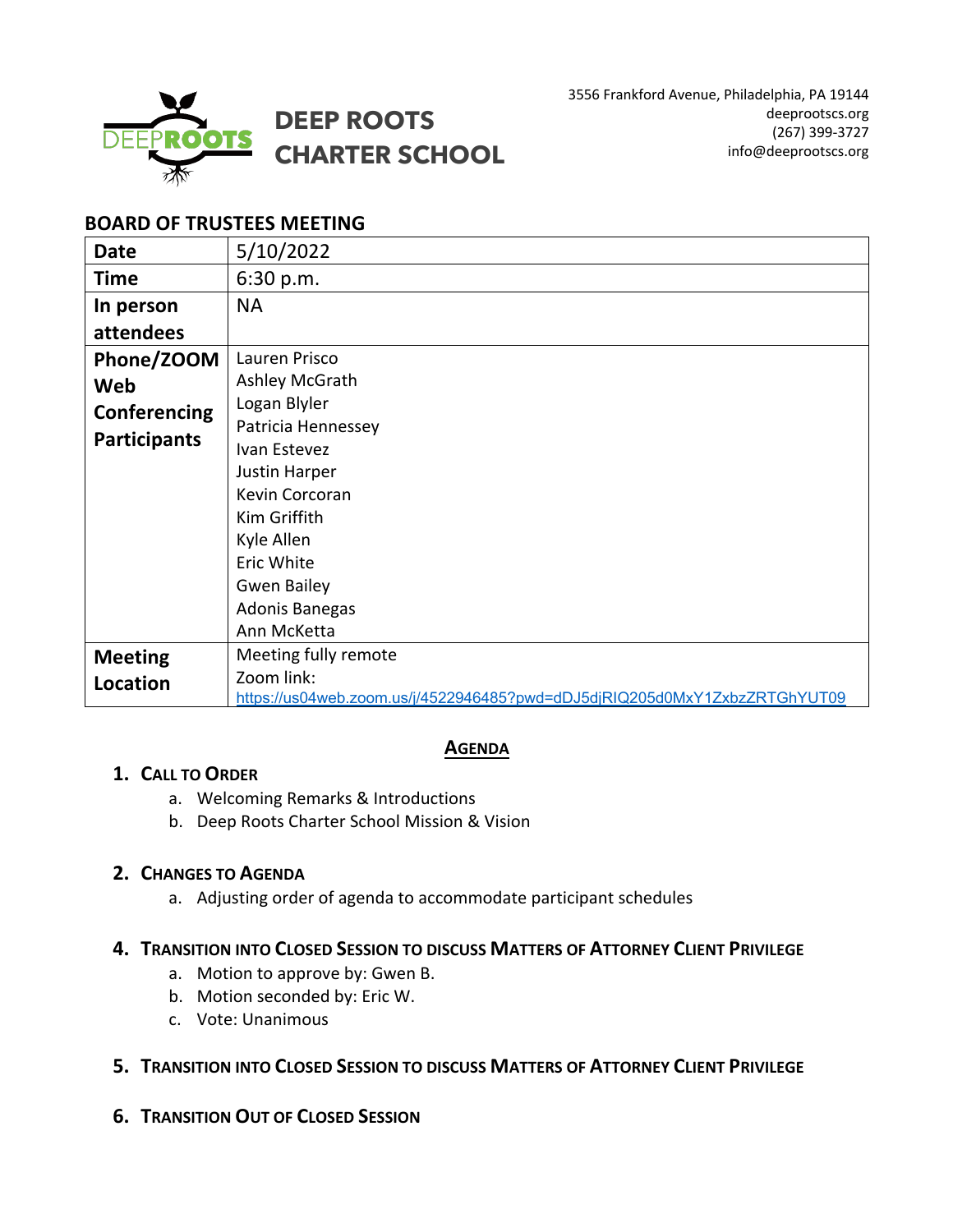- a. Motion to Approve by: Gwen Bailey
- b. Motion Seconded by: Eric White
- c. Vote: Unanimous

#### **7. NEW BUSINESS**

a. **For Discussion:** SY21-22 Annual School Safety Report, SY21-22

## **8. OLD BUSINESS**

- a. **For Discussion & Approval:** Updated SY22-23 Board Meetings and Committee Meetings Calendar (Version 3)
	- i. Motion to approve by: Adonis Banegas
	- ii. Motion seconded by: Kim Griffith
	- iii. Vote: Unanimous

#### **9. RETURN TO NEW BUSINESS**

- a. **For Discussion & Approval:** Trailer Removal Contract and Execution Timeline
	- i. Motion to approve by: Gwen Bailey
	- ii. Motion seconded by: Kim Griffith
	- iii. Vote: Unanimous

#### **10.RETURN TO OLD BUSINESS**

a. **For Discussion:** SY22-23 DRCS Budget reviewed with approval being brought to June board meeting

## **11.REPORTS**

- a. School Leader & Operations Report
	- i. Hiring/Retention report 91% staffed for 22-23SY
	- ii. COVID-19 Updates including staff vaccination rates as well as testing policies
	- iii. Review of upcoming key dates
- b. Finance Report
	- i. Long-term indicators are meeting standards, two of three short-term indicators are meeting standard with one short-term indicators progressing.
- c. Committees Report
	- i. Finance Committee—upcoming meeting on 5/19/2022 to review 22-23SY budget to prepare for board approval in June
	- ii. Governance Committee—upcoming meeting moving to 5/25/2022 at 4pm to discuss future board planning
	- iii. School Oversight Committee--- no updates

## **12.APRIL 2022 MEETING MINUTES APPROVAL**

a. Will be approved during June meeting

## **13.PUBLIC COMMENT**

a. None